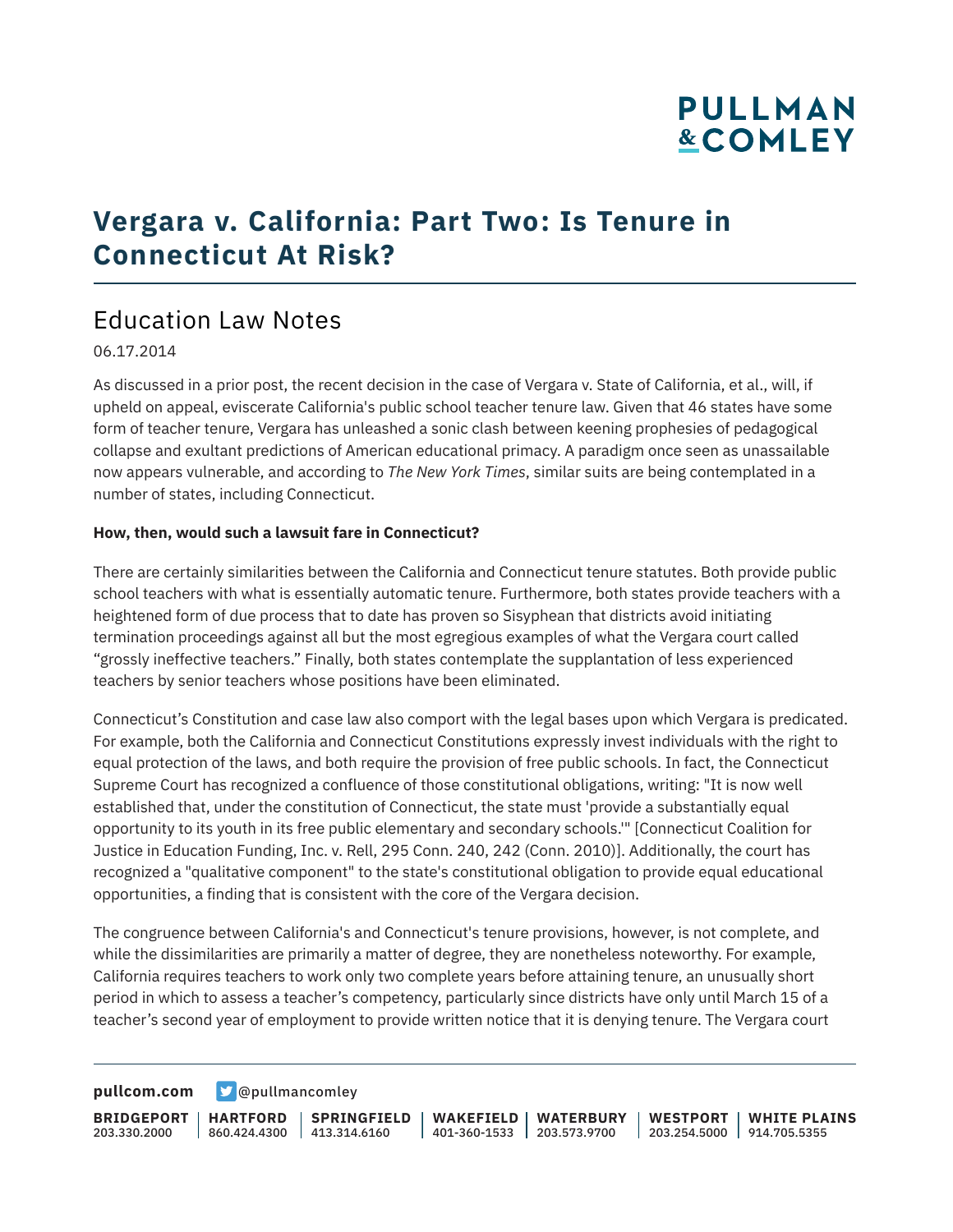# **PULLMAN &COMLEY**

### Vergara v. California: Part Two: Is Tenure in Connecticut At Risk?

deemed this rather perfunctory timeframe unconstitutional because it often forced school districts to make improvident decisions regarding teacher competence, thereby arbitrarily dooming students to a "grossly ineffective teacher" or, in the alternative, depriving them of a gifted one.

In contrast, Connecticut teachers must work in the same district for forty continuous months, or the equivalent of *four school years*, in order to attain tenure, and districts have until May 1 of the teacher's fourth year to notify the teacher of nonrenewal. This difference in the states' pre-tenure periods could prove significant, for in the course of criticizing California's two-year timeframe, the Vergara court noted with approval that 32 other states have a three-year pre-tenure period, and nine states require four or five years, perhaps implicitly suggesting a pre-tenure period such as Connecticut's would have passed constitutional muster.

Another potential distinction between the two states, at least going forward, lies in their respective termination processes. In deeming California's "Dismissal Statutes" unconstitutional, the court cited a "tortuous" and "illusory" hearing process that many districts believed so "impossible" to win that it effectively precluded the removal of incompetent teachers. Like California, Connecticut tenured teachers who are facing termination enjoy a form of due process that exceeds that which is afforded many other public employees. Connecticut, however, has legislated changes to the termination process that are scheduled to take effect on July 1, 2014 and that, at least theoretically, are designed to significantly reduce costs and dramatically streamline the hearing process, thereby making the prospect of a hearing less daunting for districts. For example, the current tripartite panel that has typically presided over these hearings will be replaced by a sole hearing officer, and, in cases in which the proposed termination is based upon incompetence or ineffectiveness, evidence will be limited to a total of twelve hours, with each side having no more than six hours to make its case.

The final aspect of California's tenure process that Vergara found unconstitutional was the "LIFO" -- or last in, first out -- statute, which required in any layoff the discharge of junior teachers prior to senior teachers, regardless of their respective abilities and regardless of whether the junior teacher also has tenure. Connecticut law tracks this provision somewhat closely, except that it limits the teachers who can be displaced only to those who have not yet attained tenure. Whether this sufficiently distinguishes Connecticut's dismissal statute from California's is arguable, but it is also important to recognize that in the absence of a statutory mandate, it is not uncommon for districts and teacher unions to negotiate collective bargaining agreements in which seniority is not the dispositive factor when there are no non-tenured teachers that can be displaced and a district has to choose between tenured teachers to lay off.

The viability of a Vergara lawsuit in Connecticut, then, is not clear cut. The constitutional, statutory and caselaw foundations for such a claim are present, but so too are variables that could be enough to distinguish Connecticut's statutory framework from California's. The unknown factor is whether potential plaintiffs could establish that low-income or minority students in Connecticut, like their peers in California, disproportionality shouldered the burden of incompetent or inefficient teachers, or whether such a showing would be deemed